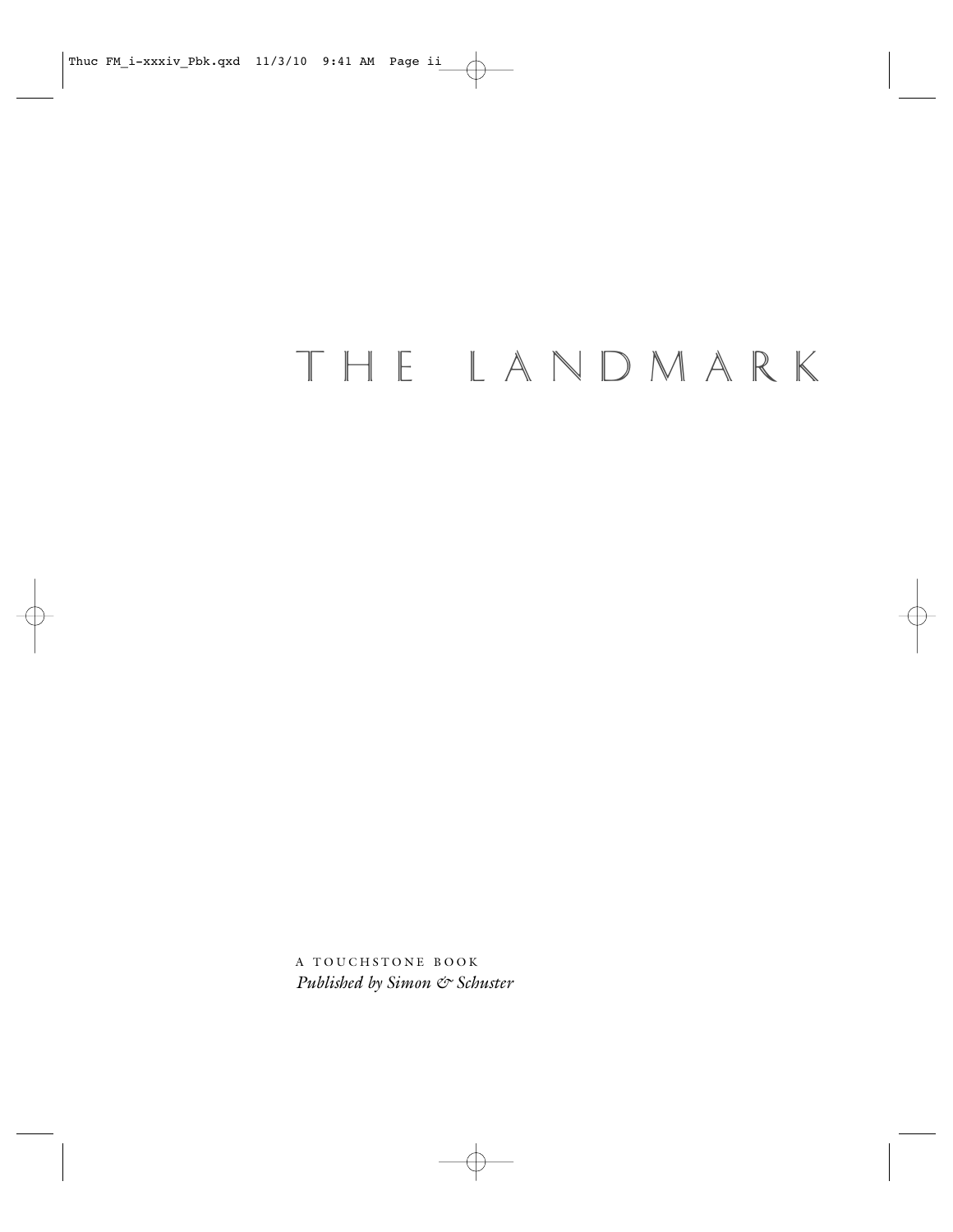# THUCYDIDES

### A COMPREHENSIVE GUIDE TO THE PELOPONNESIAN WAR

A Newly Revised Edition of the Richard Crawley Translation with Maps, Annotations, Appendices, and Encyclopedic Index

## Edited by Robert B. Strassler

With an Introduction by Victor Davis Hanson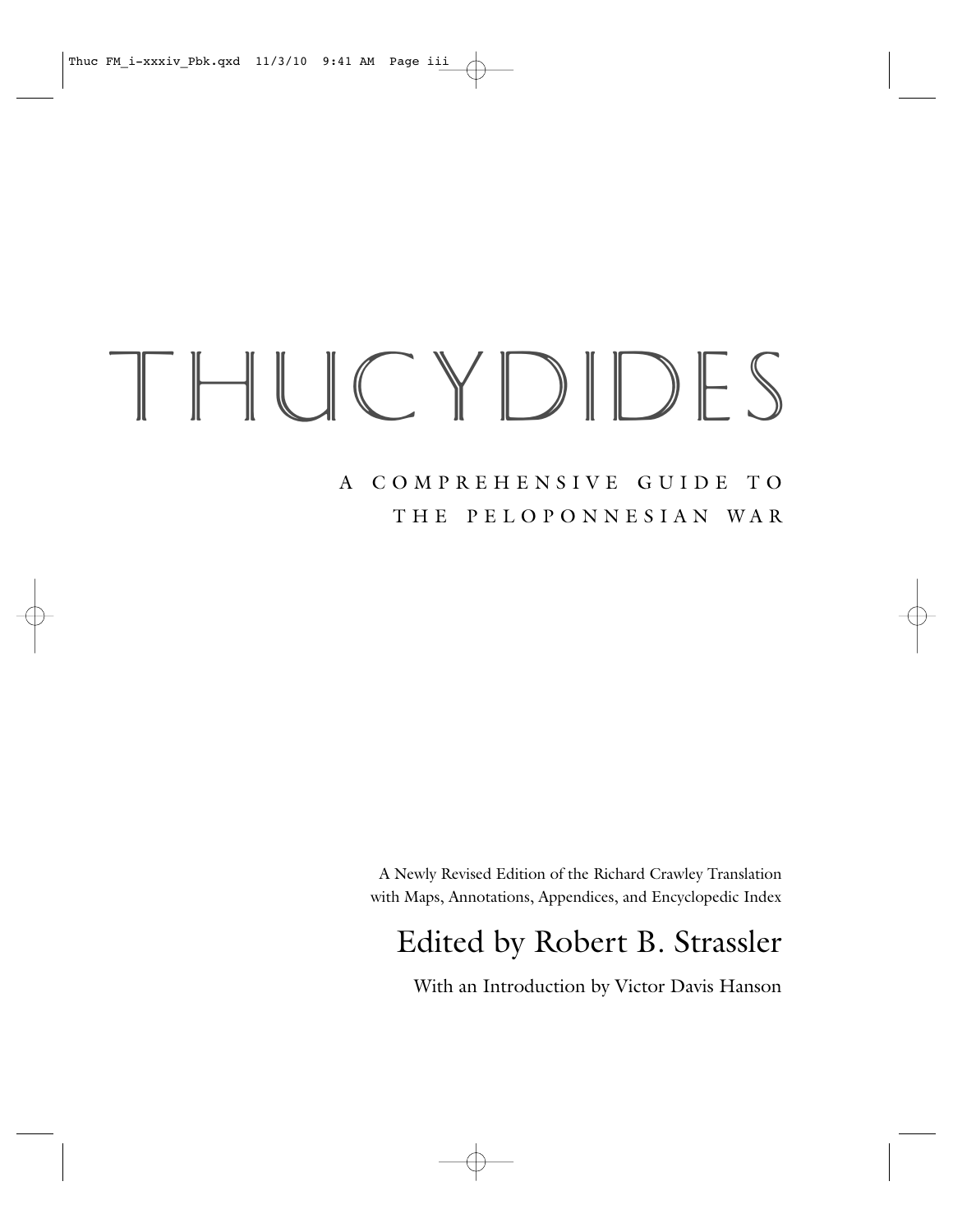The editor gratefully acknowledges permission to use illustrations from various sources, as follow: 1.1: Courtesy of the Royal Ontario Museum, Toronto. 1.90: Ostia Museum. Photo Gabinetto Fotografico. 1.132: Deutsches Archäologisches Institut, Istanbul. 1.135: American School of Classical Studies at Athens, Agora Excavations. 1.144: Copyright British Museum. 2.22: Photograph by David Finn. 2.44: Alinari/Art Resources. 2.69: Epigraphic Museum, Athens. 2.84: Paul Lipke/The Trireme Trust. 3.48: American School of Classical Studies at Athens, Agora Excavations. 3.86: Copyright British Museum. 4.41: American School of Classical Studies at Athens, Agora Excavations. 5.47: Epigraphic Museum, Athens. 6.54: Epigraphic Museum, Athens. 6.61: American School of Classical Studies at Athens, Agora Excavations. 8.7: Copyright British Museum. 8.8: Courtesy of Thames & Hudson Ltd. Photograph by Peter A. Clayton. Appendix G: The Trireme Trust. Illustration by John F. Coates.

**TOUCHSTONE** Rockefeller Center 1230 Avenue of the Americas New York, NY 10020

Copyright © 1996 by Robert B. Strassler All rights reserved, including the right of reproduction in whole or in part in any form.

First Touchstone edition 1998

TOUCHSTONE and colophon are registered trademarks of Simon & Schuster Inc.

*Designed by Kim Llewellyn Maps by Anne Gibson*

Manufactured in the United States of America

10 9 8 7 6 5 4 3 2

Library of Congress Cataloging-in-Publication Data

#### Thucydides.

[History of the Peloponnesian War. English] The landmark Thucydides : a comprehensive guide to the Peloponnesian War / edited by Robert B. Strassler; introduction by Victor Davis Hanson. p. cm. "This edition uses the translation by Richard Crawley (1840–93) published in 1874"—CIP front matter. Includes bibliographical references and index. 1. Greece—History—Peloponnesian War, 431–404 B.C. I. Strassler, Robert B., 1937– . II. Crawley, Richard, 1840–1893. III. Title. DF229.T55C7 1996 938'.05—dc20 96-24555 ISBN 0-684-82815-4 ISBN 0-684-82790-5 (Pbk.)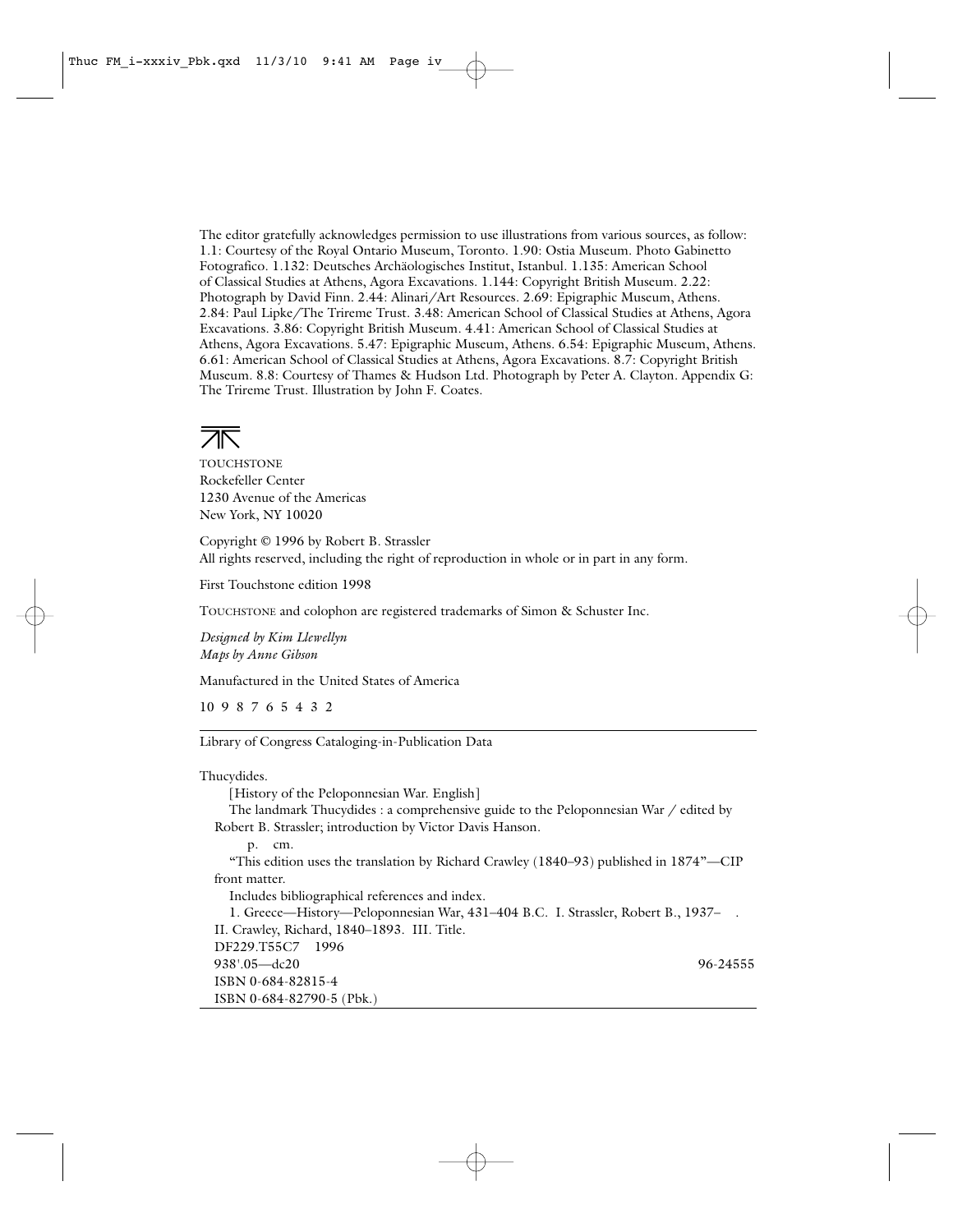# CONTENTS

| Introduction by Victor Davis Hanson | 1X            |
|-------------------------------------|---------------|
| Editor's Note                       | XXV           |
| Key to Map Symbols                  | <b>XXX11</b>  |
| Calendar of the Peloponnesian War   | <b>XXX111</b> |

| <b>BOOK ONE</b>   | 1   |
|-------------------|-----|
| <b>BOOK TWO</b>   | 87  |
| <b>BOOK THREE</b> | 157 |
| <b>BOOK FOUR</b>  | 221 |
| <b>BOOK FIVE</b>  | 299 |
| <b>BOOK SIX</b>   | 359 |
| <b>BOOK SEVEN</b> | 425 |
| <b>BOOK EIGHT</b> | 479 |

| Epilogue                                       | 549 |
|------------------------------------------------|-----|
| Theaters of Operation in the Peloponnesian War | 555 |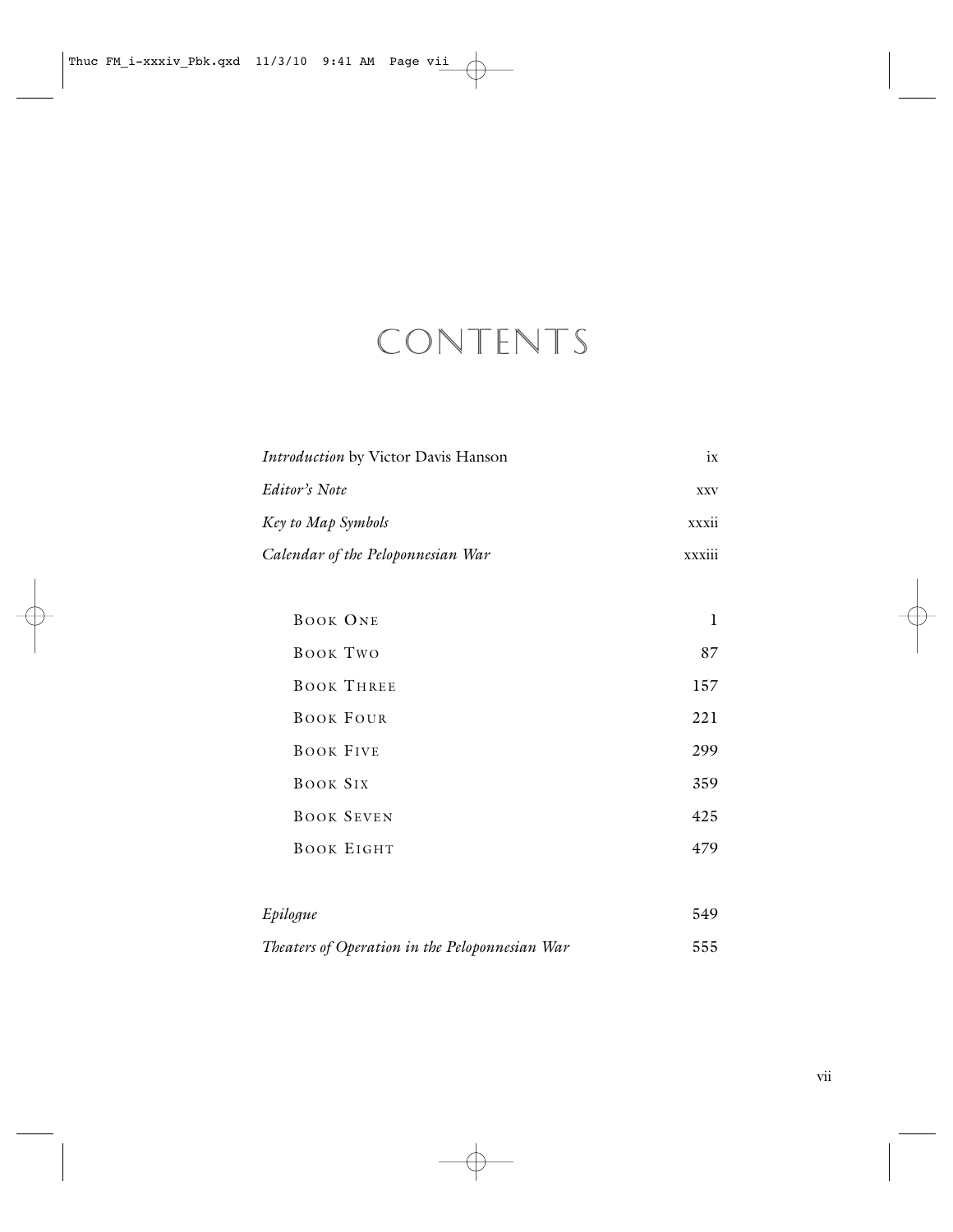| Appendix A      | The Athenian Government in Thucydides<br>Alan L. Boegehold, Brown University                  | 577 |
|-----------------|-----------------------------------------------------------------------------------------------|-----|
| Appendix B      | The Athenian Empire in Thucydides<br>Alan L. Boegehold, Brown University                      | 583 |
| Appendix C      | Spartan Institutions in Thucydides<br>Paul Cartledge, Clare College, Cambridge University     | 589 |
| Appendix D      | The Peloponnesian League in Thucydides<br>Paul Cartledge, Clare College, Cambridge University | 593 |
| Appendix E      | The Persians in Thucydides<br>Robert B. Strassler                                             | 597 |
| Appendix F      | Land Warfare in Thucydides<br>Victor Davis Hanson,<br>California State University at Fresno   | 603 |
| Appendix G      | Trireme Warfare in Thucydides<br>Nicolle Hirschfeld, University of Texas at Austin            | 608 |
| Appendix H      | Dialects and Ethnic Groups in Thucydides<br>William F. Wyatt, Brown University                | 614 |
| Appendix I      | Religious Festivals in Thucydides<br>Gregory Crane, Tufts University                          | 617 |
| Appendix J      | Classical Greek Currency in Thucydides<br>Thomas R. Martin, College of the Holy Cross         | 620 |
| Appendix K      | Calendars and Dating Systems in Thucydides<br>Thomas R. Martin, College of the Holy Cross     | 623 |
| Glossary        |                                                                                               | 627 |
|                 | <b>Bibliography of Ancient Sources</b>                                                        | 631 |
|                 | Concise Bibliography of Modern Sources                                                        | 633 |
| Acknowledgments |                                                                                               | 635 |
| Index           |                                                                                               | 637 |
| Reference Maps  |                                                                                               | 709 |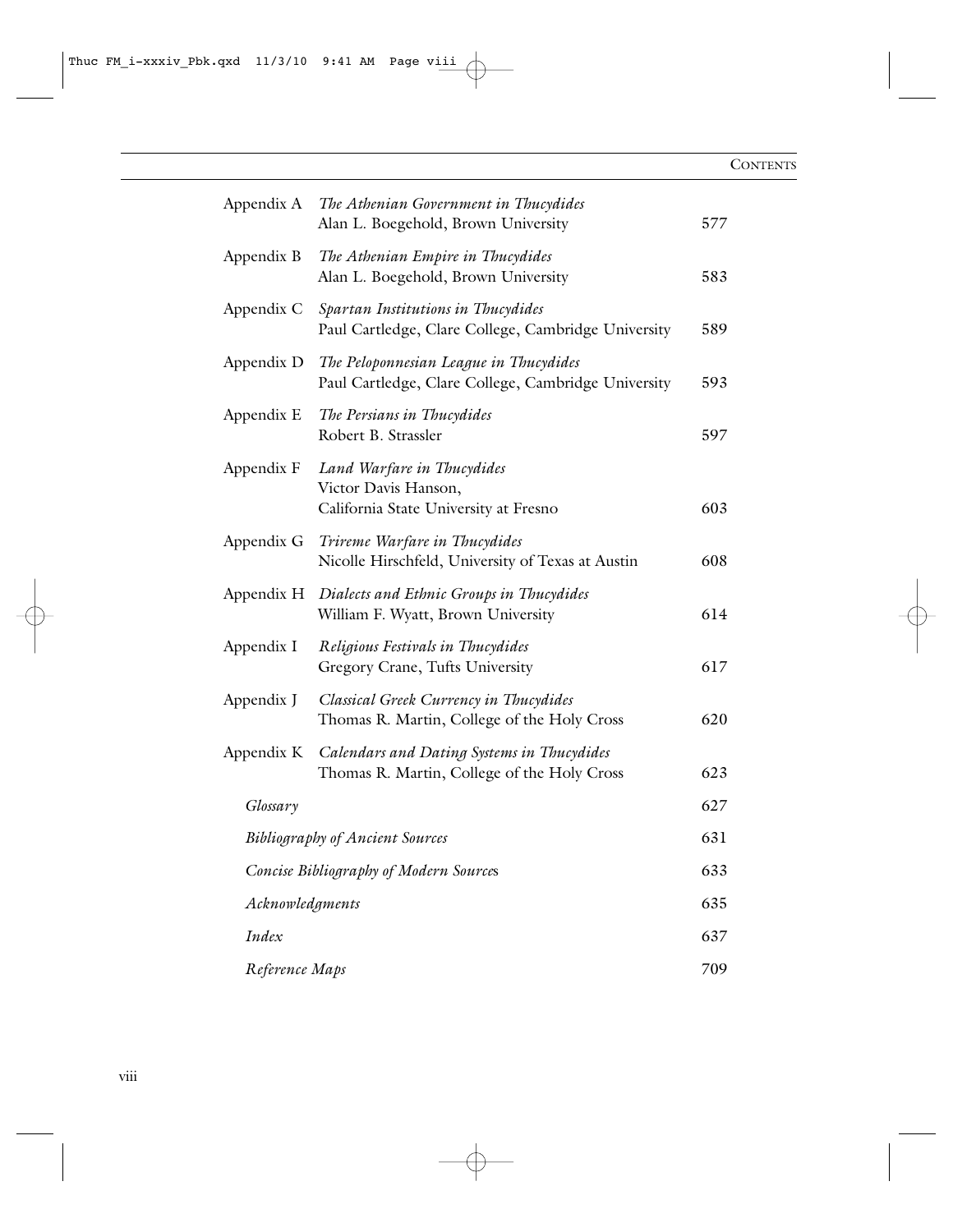# INTRODUCTION

#### **I. Life**

**i.**

"Thucydides, an Athenian, wrote the history of the war" is the first pronouncement of *The Peloponnesian War* (1.1.1). Unfortunately, the merest glimpses of our author's life follow this promising initial revelation of his name, nationality, and calling. Only at a very few unexpected places in his chronicle does Thucydides disclose somewhat more about himself. He announces, for example, that he once suffered from the great plague that struck Athens between 430 and 427  $(2.48.3)$ ,<sup>a</sup> the scourge that killed Pericles and thousands of his fellow Athenians (3.87.3).

Once more Thucydides, in the third person, matter-of-factly enters his own narrative during the account of the successful Spartan attack on the northern Greek city of Amphipolis (424). He tells us that:

"The general, who had come from Athens to defend the place, sent to the other commander in Thrace, Thucydides son of Olorus, the author of this history, who was at the isle of Thasos, a Parian colony, half a day's sail from Amphipolis." (4.104.4)

His father's name, "Olorus," is probably Thracian and royal, suggesting both a foreign and a wealthy pedigree. Thucydides confirms that standing and prestige when he explains that he was called to Amphipolis precisely because "he possessed the right of working the gold mines in that part of Thrace, and thus had great influence with the inhabitants of the mainland" (4.105.1).

For his failure to save Amphipolis from the shrewd Spartan general Brasidas Thucydides bore the full brunt of Athenian popular indignation:

"It was also my fate to be an exile from my country for twenty years after my command at Amphipolis; and being present with both parties, and more especially with the Peloponnesians by reason of my exile, I had leisure to observe affairs more closely" (5.26.5).

I.i.a All dates in this edition are B.C. Numbers in parentheses refer to the book, chapter, and section number in Thucydides' text.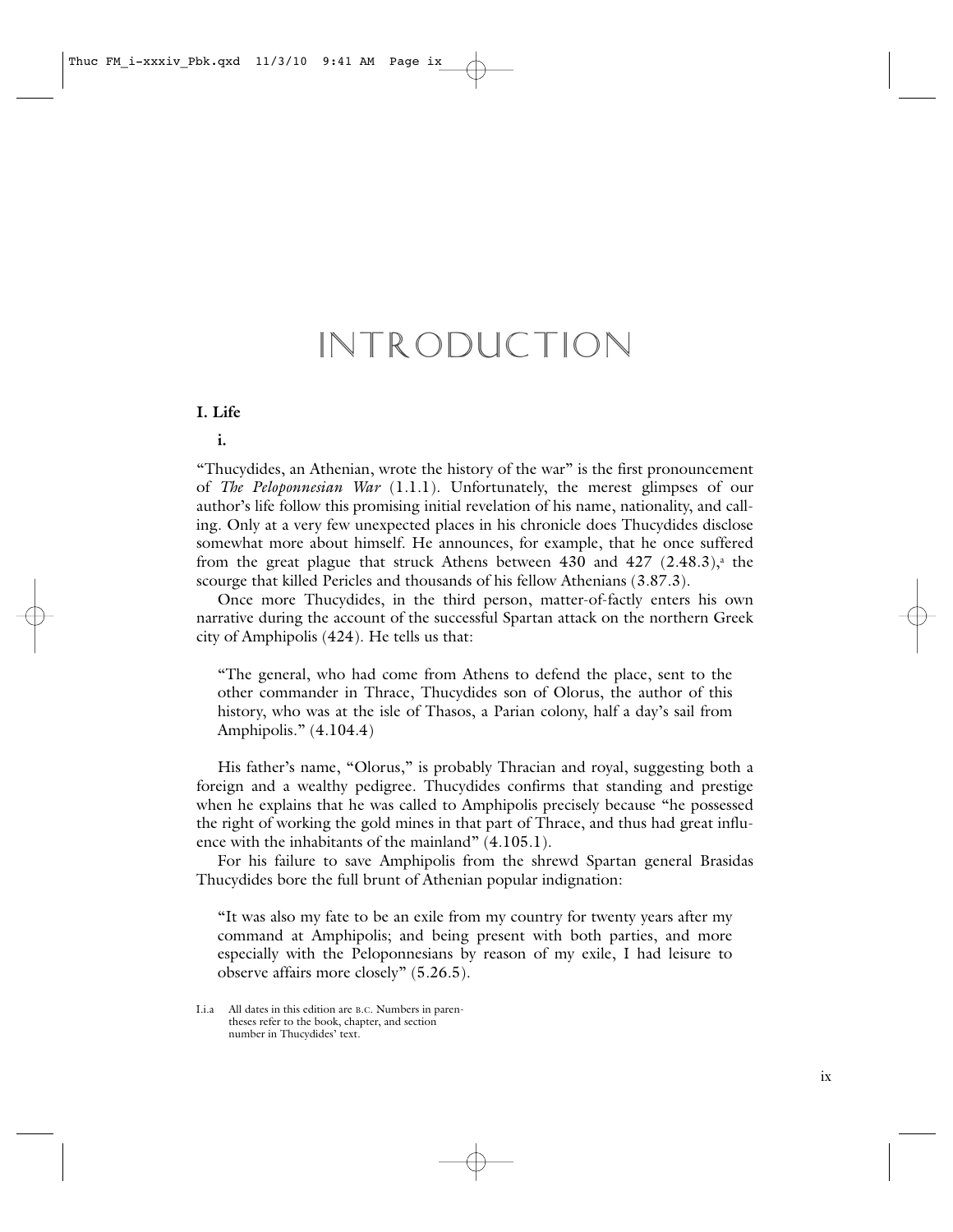Key to Map Symbols

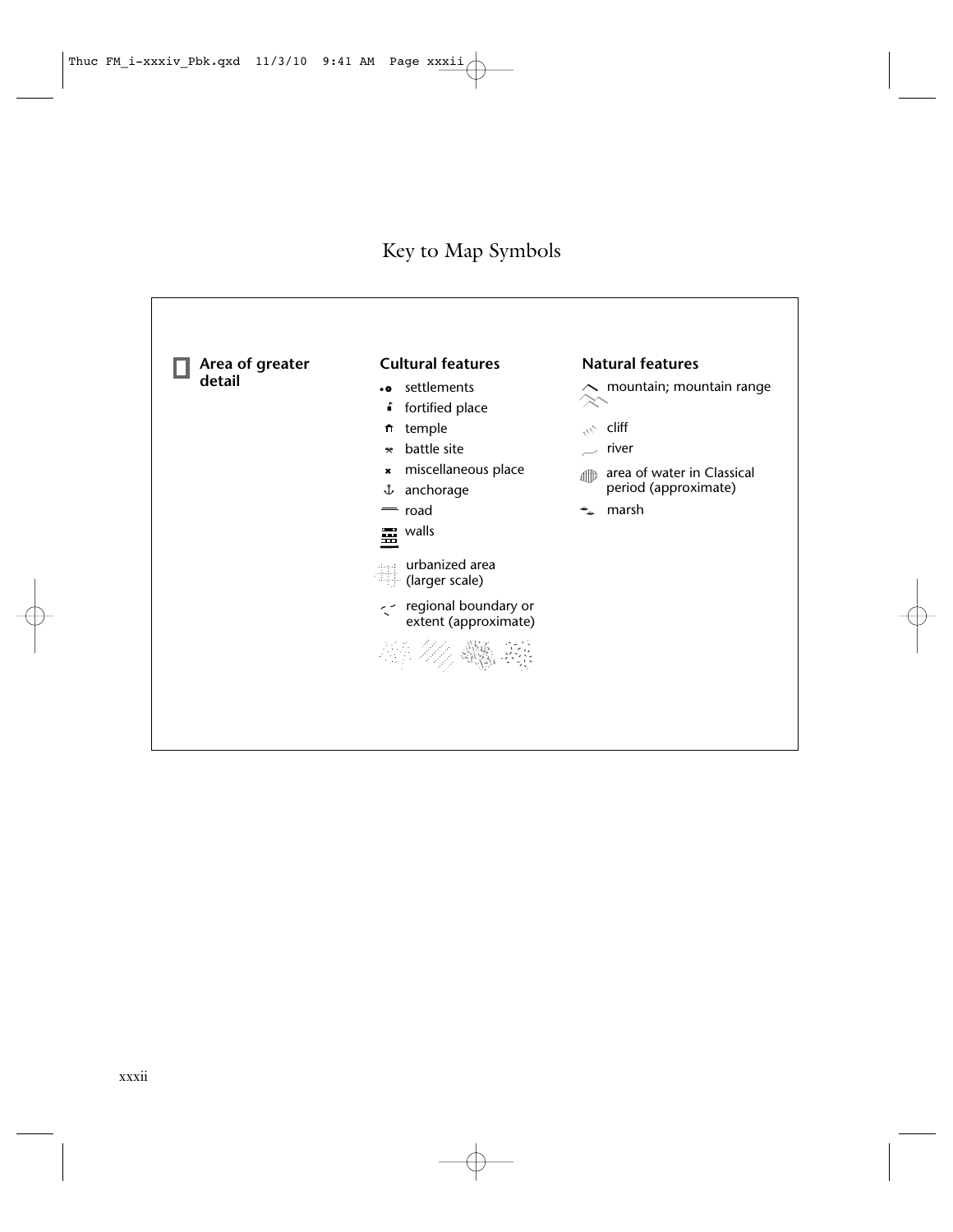| Thucydides' Date<br>of the War | Modern<br>Date | Season        | <b>Location by Book</b><br>and Chapter |
|--------------------------------|----------------|---------------|----------------------------------------|
| 1st year                       | 431            | End of summer | 2.33                                   |
| 1st year                       | 431/0          | End of winter | 2.47                                   |
| 2nd year                       | 430            | End of summer | 2.69                                   |
| 2nd year                       | 430/29         | End of winter | 2.70                                   |
| 3rd year                       | 429            | End of summer | 2.93                                   |
| 3rd year                       | 429/8          | End of winter | 2.103                                  |
| 4th year                       | 428            | End of summer | 3.19                                   |
| 4th year                       | 428/7          | End of winter | 3.25                                   |
| 5th year                       | 427            | End of summer | 3.87                                   |
| 5th year                       | 427/6          | End of winter | 3.88                                   |
| 6th year                       | 426            | End of summer | 3.103                                  |
| 6th year                       | 426/5          | End of winter | 3.116                                  |
| 7th year                       | 425            | End of summer | 4.50                                   |
| 7th year                       | 425/4          | End of winter | 4.51                                   |
| 8th year                       | 424            | End of summer | 4.88                                   |
| 8th year                       | 424/3          | End of winter | 4.116                                  |
| 9th year                       | 423            | End of summer | 4.133                                  |
| 9th year                       | 423/2          | End of winter | 4.135                                  |
| 10th year                      | 422            | End of summer | 5.12                                   |
| 10th year                      | 422/1          | End of winter | 5.25                                   |
| 11th year                      | 421            | End of summer | 5.36                                   |
| 11th year                      | 421/0          | End of winter | 5.39                                   |
| 12th year                      | 420            | End of summer | 5.51                                   |
| 12th year                      | 420/19         | End of winter | 5.51                                   |
| 13th year                      | 419            | End of summer | 5.55                                   |
| 13th year                      | 419/8          | End of winter | 5.56                                   |
| 14th year                      | 418            | End of summer | 5.76                                   |
| 14th year                      | 418/7          | End of winter | 5.81                                   |
| 15th year                      | 417            | End of summer | 5.82                                   |
| 15th year                      | 417/6          | End of winter | 5.83                                   |
| 16th year                      | 416            | End of summer | 5.115                                  |
| 16th year                      | 416/5          | End of winter | 6.7                                    |
| 17th year                      | 415            | End of summer | 6.62                                   |
| 17th year                      | 415/4          | End of winter | 6.93                                   |
| 18th year                      | 414            | End of summer | 7.9                                    |
| 18th year                      | 414/3          | End of winter | 7.19                                   |
| 19th year                      | 413            | End of summer | 8.1                                    |
| 19th year                      | 413/2          | End of winter | 8.6                                    |
| 20th year                      | 412            | End of summer | 8.29                                   |
| 20th year                      | 412/1          | End of winter | 8.60                                   |
| 21st year                      | 411            | End of summer | 8.109                                  |

### Calendar of the Peloponnesian War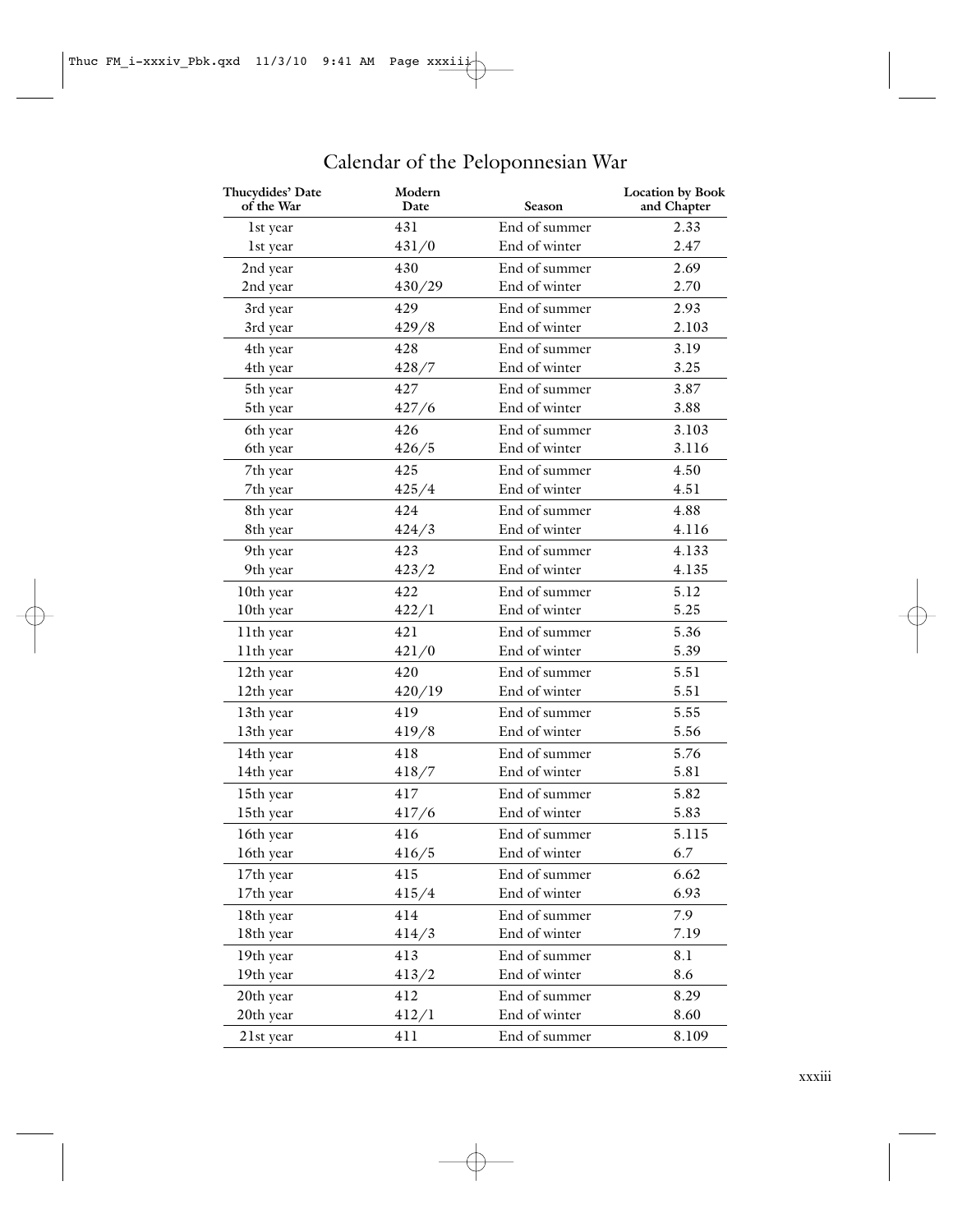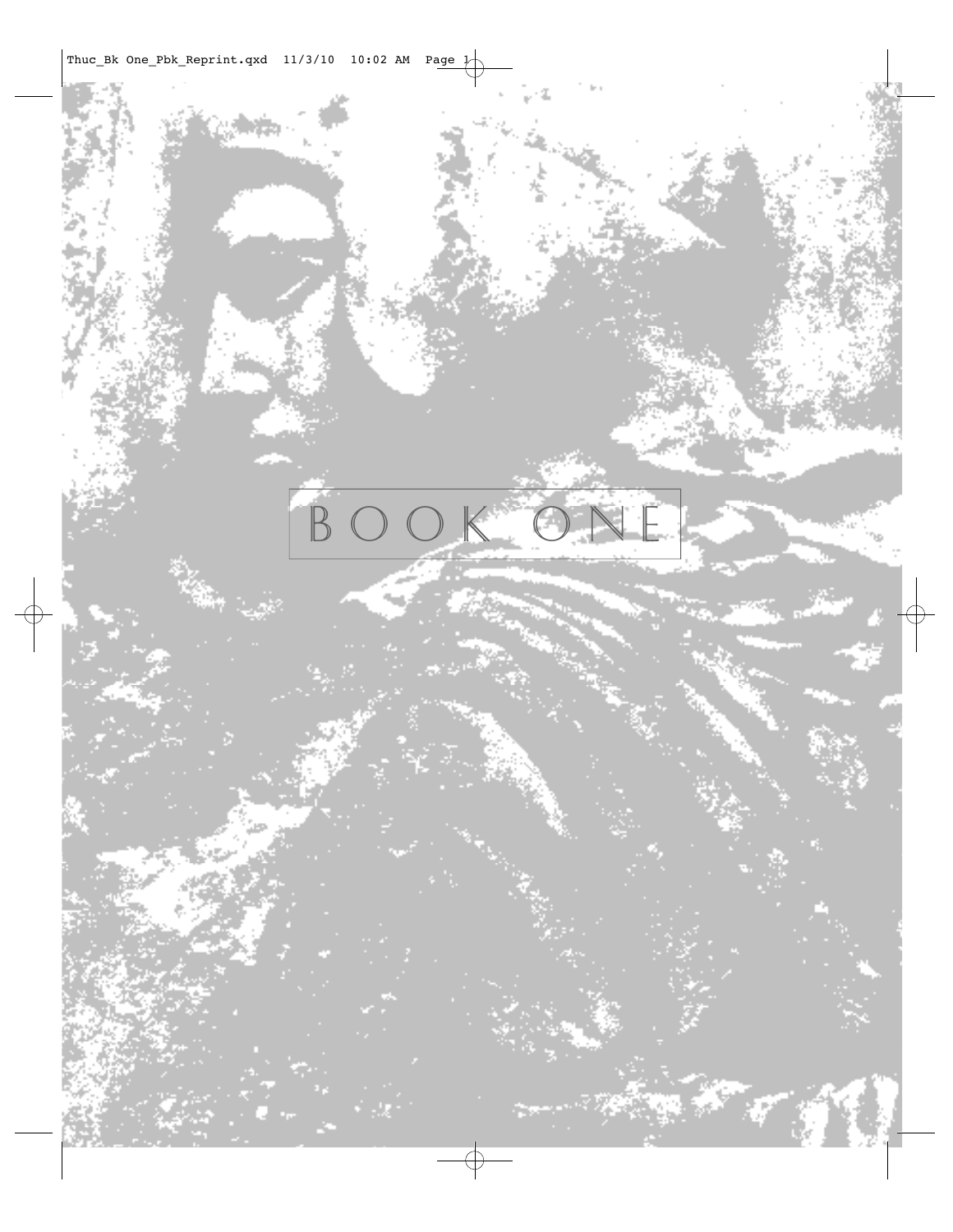

ILLUSTRATION 1.1 BUST OF THUCYDIDES.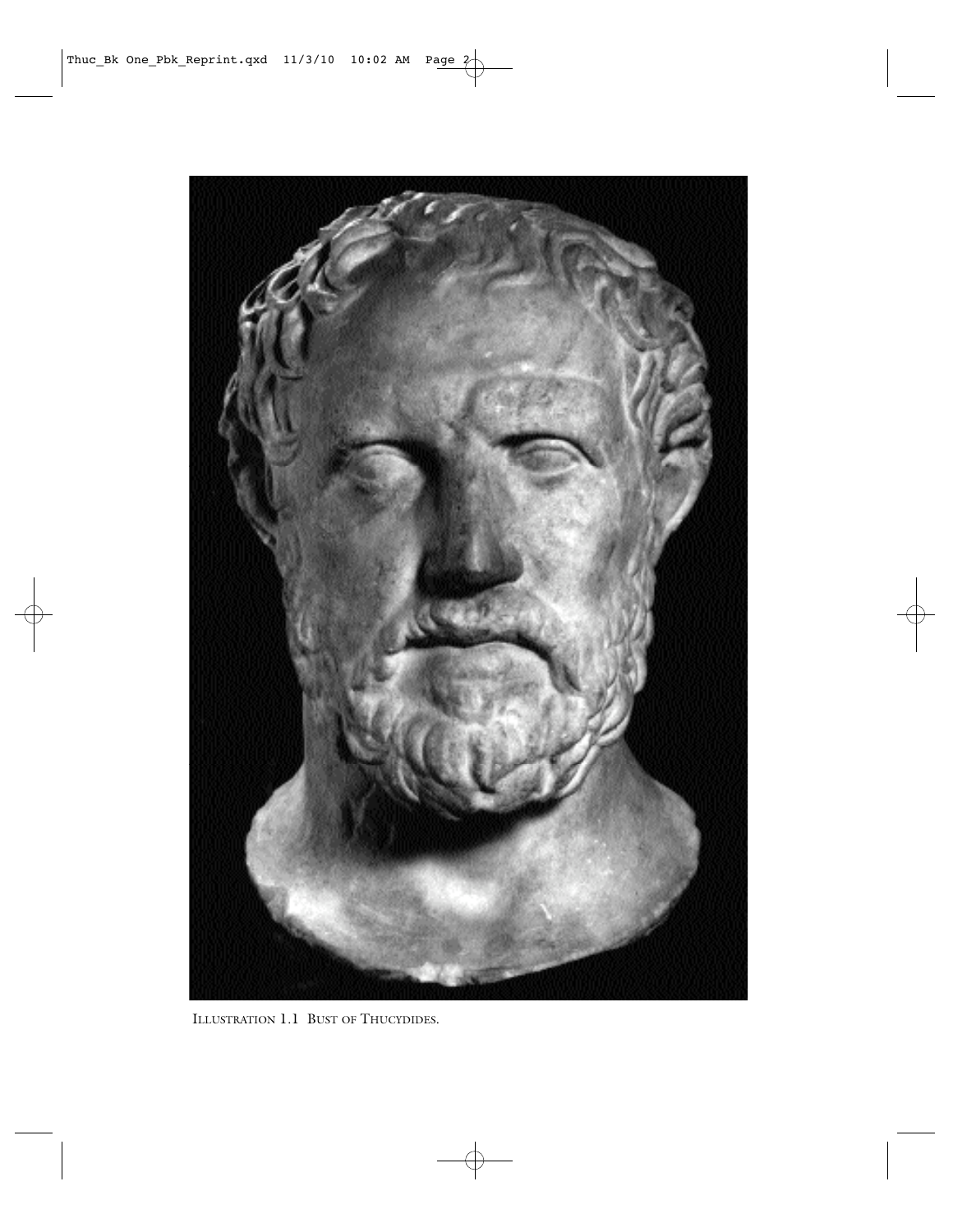$\int$ hucydides,<sup>1a</sup> an Athenian, wrote the

history of the war between the Peloponnesians and the Athenians, beginning at the moment that it broke out, and believing that it would be a great war, and more worthy of relation than any that had preceded it. This belief was not without its grounds. The preparations of both the combatants were in every department in the last state of perfection; and he could see the rest of the Hellenic race taking sides in the quarrel; those who delayed doing so at once having it in contemplation. [2] Indeed this was the greatest movement yet known in history, not only of the Hellenes, but of a large part of the barbarian world—I had almost said of mankind. [3] For though the events of remote antiquity, and even those that more immediately precede the war, could not from lapse of time be clearly ascertained, yet the evidences which an inquiry carried as far back as was practicable lead me to trust, all point to the conclusion that there was nothing on a greater scale, either in war or in other matters.

For instance, it is evident that the country now called Hellas had in ancient times no settled population; on the contrary, migrations were of frequent occurrence, the several tribes readily abandoning their homes under the pressure of superior numbers. [2] Without commerce, without freedom of communication either by land or sea, cultivating no more of their territory than the necessities of life required, destitute of capital, never planting their land (for they could not tell when an invader might not come and take it all away, and when he did come they had no walls to stop him), thinking that the necessities of daily sustenance could be supplied at one place as well as another, they cared little about shifting their habitation, and consequently neither built large cities nor attained to any other form of

1.1.1a See the Introduction (sec. I) for a discussion of what is known about the life of Thucydides the historian.

1.2.1a "The Archaeology" is the term commonly used for the opening chapters of

Book 1 (2–23) in which Thucydides seeks to contrast the greatness of the Peloponnesian War with the pettiness of previous history.

1.1 ATHENS Thucydides explains why he decided to write his history.

1.2 The Archaeology<sup>1a</sup> HELLAS Thucydides offers an anthropological analysis of primitive life, noting that Attica's poor soil led to overcrowding and the establishment of colonies.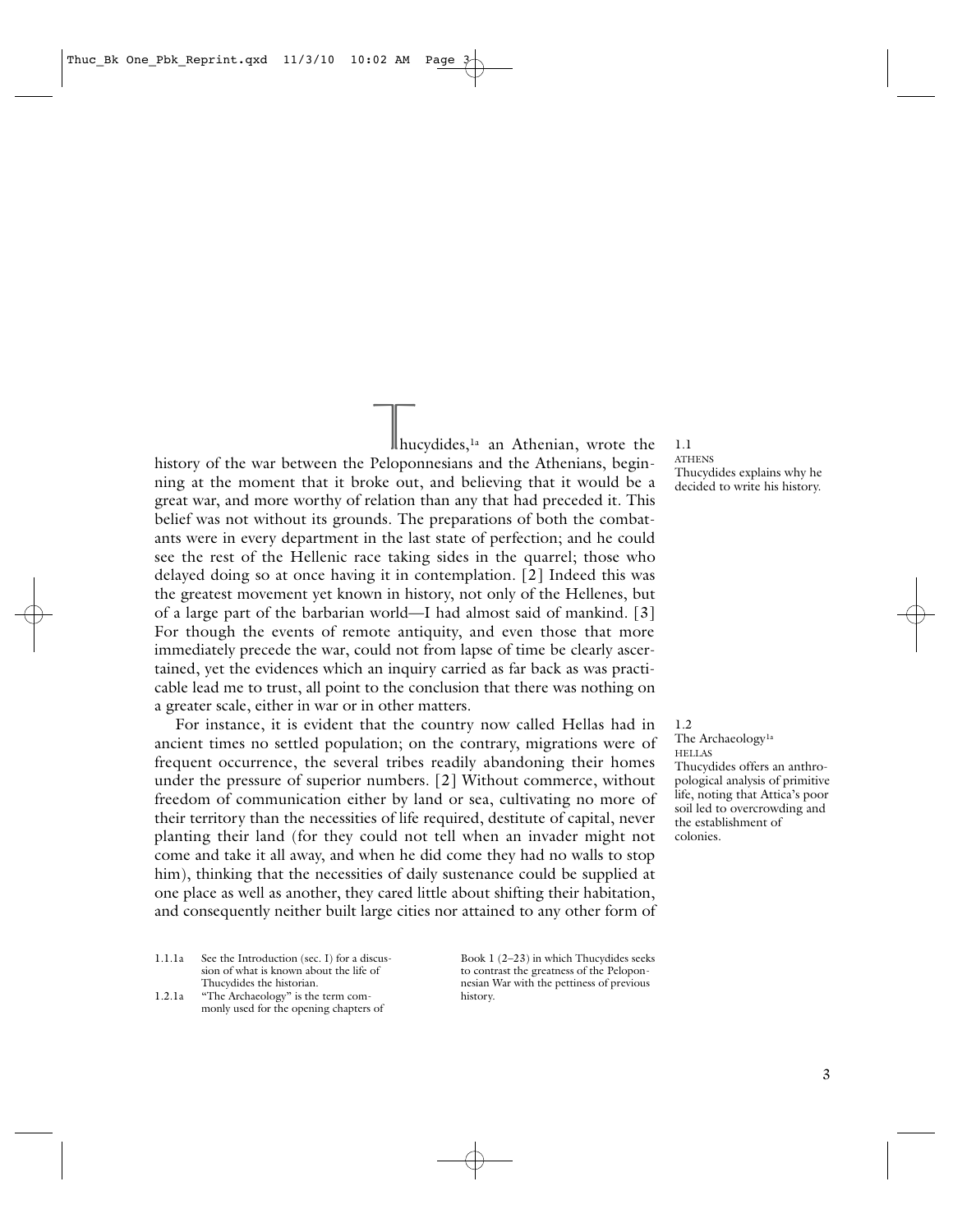greatness. [3] The richest soils were always most subject to this change of masters; such as the district now called Thessaly,<sup>3a</sup> Boeotia,<sup>3b</sup> most of the Peloponnesus<sup>3c</sup> (Arcadia excepted),<sup>3d</sup> and the most fertile parts of the rest of Hellas. [4] The goodness of the land favored the enrichment of particular individuals, and thus created faction which proved a fertile source of ruin. It also invited invasion. [5] Accordingly Attica,5a from the poverty of its soil enjoying from a very remote period freedom from faction, [6] never changed its inhabitants. And here is no minor example of my assertion that the migrations were the cause of there being no correspondent growth in other parts. The most powerful victims of war or faction from the rest of Hellas took refuge with the Athenians as a safe retreat; and at an early period, becoming naturalized, swelled the already large population of the city to such a height that Attica became at last too small to hold them, and they had to send out colonies to Ionia.<sup>6a</sup>

There is also another circumstance that contributes not a little to my conviction of the weakness of ancient times. Before the Trojan war<sup>1a</sup> there is no indication of any common action in Hellas, [2] nor indeed of the universal prevalence of the name; on the contrary, before the time of Hellen son of Deucalion, no such name existed, but the country went by the names of the different tribes, in particular of the Pelasgian. It was not till Hellen and his sons grew strong in Phthiotis, $2a$  and were invited as allies into the other cities, that one by one they gradually acquired from the connection the name of Hellenes; though a long time elapsed before that name could fasten itself upon all. [3] The best proof of this is furnished by Homer. Born long after the Trojan war, he nowhere calls all of them by that name, nor indeed any of them except the followers of Achilles from Phthiotis, who were the original Hellenes: in his poems they are called Danaans, Argives, and Achaeans. He does not even use the term barbarian, probably because the Hellenes had not yet been marked off from the rest of the world by one distinctive name. [4] It appears therefore that the several Hellenic communities, comprising not only those who first acquired the name, city by city, as they came to understand each other, but also those who assumed it afterwards as the name of the whole people, were before the Trojan war prevented by their want of strength and the absence of mutual intercourse from displaying any collective action.

Indeed, they could not unite for this expedition till they had gained increased familiarity with the sea.

And the first person known to us by tradition as having established a navy is Minos.1a He made himself master of what is now called the Hellenic

- 1.2.3a Thessaly: Map 1.3, AX.<br>1.2.3b Boeotia: Map 1.3, AX. 1.2.3b Boeotia: Map 1.3, AX.<br>1.2.3c Peloponnesus: Map 1.3 1.2.3c Peloponnesus: Map 1.3, BX.<br>1.2.3d Arcadia: Map 1.3, BX. 1.2.3d Arcadia: Map 1.3, BX.<br>1.2.5a Attica: Map 1.3, BX.
- Attica: Map 1.3, BX.
- 1.2.6a Ionia: Map 1.3, AY. See Appendix H, Dialects and Ethnic Groups, §4–5, 7–8, for information on the Ionians and the colonization of Ionia.
- 1.3.1a Troy, site of the Trojan war: Map 1.3, AY.
- 1.3.2a Phthiotis: Map 1.3, AX.<br>1.4.1a Minos is the probably m
	- Minos is the probably mythical ruler of Minoa, a legendary seafaring culture based on the island of Crete; see Map 1.3, BY.

1.3 HELLAS

Long ago, men in Hellas did not call themselves Hellenes, as proved by Homer's account of the Trojan war.

1.4 **CRETE** Minos is said to have been the first king to rule by sea power.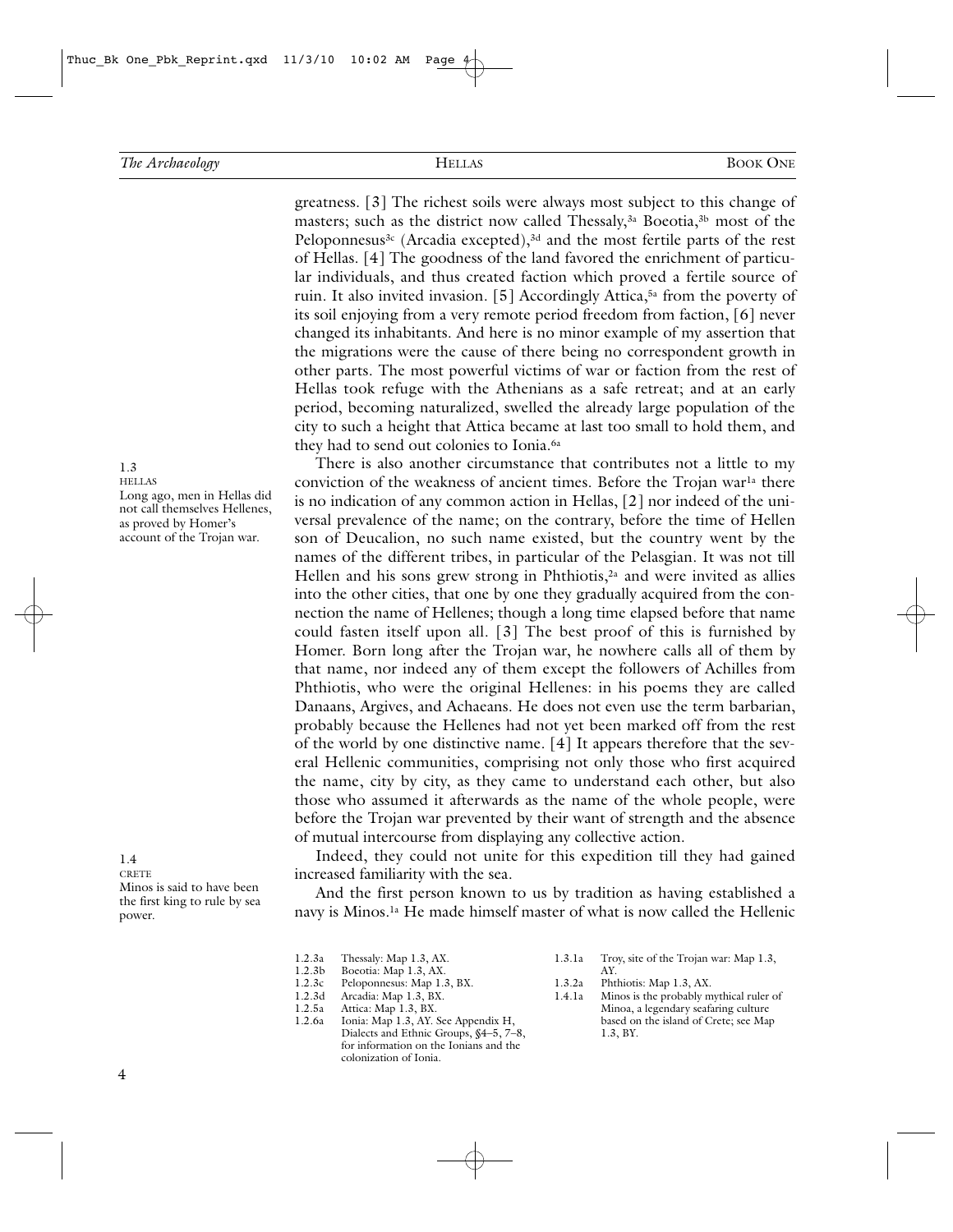# EPILOGUE

§1. Thucydides' narrative breaks off in the middle of the year 411, although he returned to Athens from exile after the war ended in 404 (5.26.5) and the last years of the war clearly did leave their mark on his final revisions of the text (e.g., 2.65, 2.100, 4.81, 6.15). Unfortunately, we lack what might have been his accounts of both Athens' partial military recovery—marked by her two great naval victories at Cyzicus<sup>1a</sup> (410) and Arginousae<sup>1b</sup> (406)—and her final defeat at Aegospotami<sup>1c</sup> (405) where, assisted by obtuse and perhaps inexperienced Athenian commmanders,1d the Spartan admiral Lysander employed stealth and superior tactical skill to capture—on the beach—almost the entire Athenian fleet in the Hellespont.<sup>1e</sup> After that disaster, the Athenians had no means left with which to prevent Lysander from blockading their city, starving her of the grain from the Black Sea region $\mathbf{I}^{\text{f}}$  on which she largely depended, and ultimately forcing her to sue for peace. Victorious Sparta, after initially contemplating the total destruction of her defeated adversary, finally decided that Athens would be allowed to continue to exist as a city, but demanded the surrender of what remained of her fleet, the demolition of the walls of Piraeus<sup>1g</sup> and the Long Walls, and the granting of complete freedom to the former subject cities of what had been the Athenian Empire. Now supreme in Greece, Sparta thus reduced Athens to a state of isolation, weakness, and dependency which must have been dreadful indeed to the writer of Pericles' Funeral Oration.

§2. In his obituary of Pericles (2.65), which Thucydides wrote after the end of the war, he acknowledged the vital role of the Persian prince Cyrus the Younger in maintaining Sparta.2a Yet he says little in the body of his text about the rising importance of Persia in Greek affairs. In truth, although the Persian governor at Sardis, <sup>2b</sup> Tissaphernes, never did honor his promises to provide a fleet to assist Sparta, his meager financial support, along with that of Pharnabazus in the Hellespont, did permit Sparta to challenge Athens in the Aegean and to bring about the revolt of many Asian Greek cities from Athenian allegiance. It was Cyrus the Younger,

1b Arginousae Islands: Epilogue Map, AY.

took place at Corcyra in 427 (3.69).

- 1e Hellespont: Epilogue Map, AY.
- 1f Black Sea: Epilogue Map, locator .
- 1g Piraeus: Epilogue Map, BX.
- 2a See 2.65.12.
- 2b Sardis: Epilogue Map, BY.

<sup>1</sup>a Cyzicus: Epilogue Map, AY.

<sup>1</sup>c Aegospotami: Epilogue Map, AY.

<sup>1</sup>d Now in command because most of the generals responsible for the victory at Arginousae had been exiled or executed in a postbattle fit of fratricidal, if not suicidal, political antagonism reminiscent of what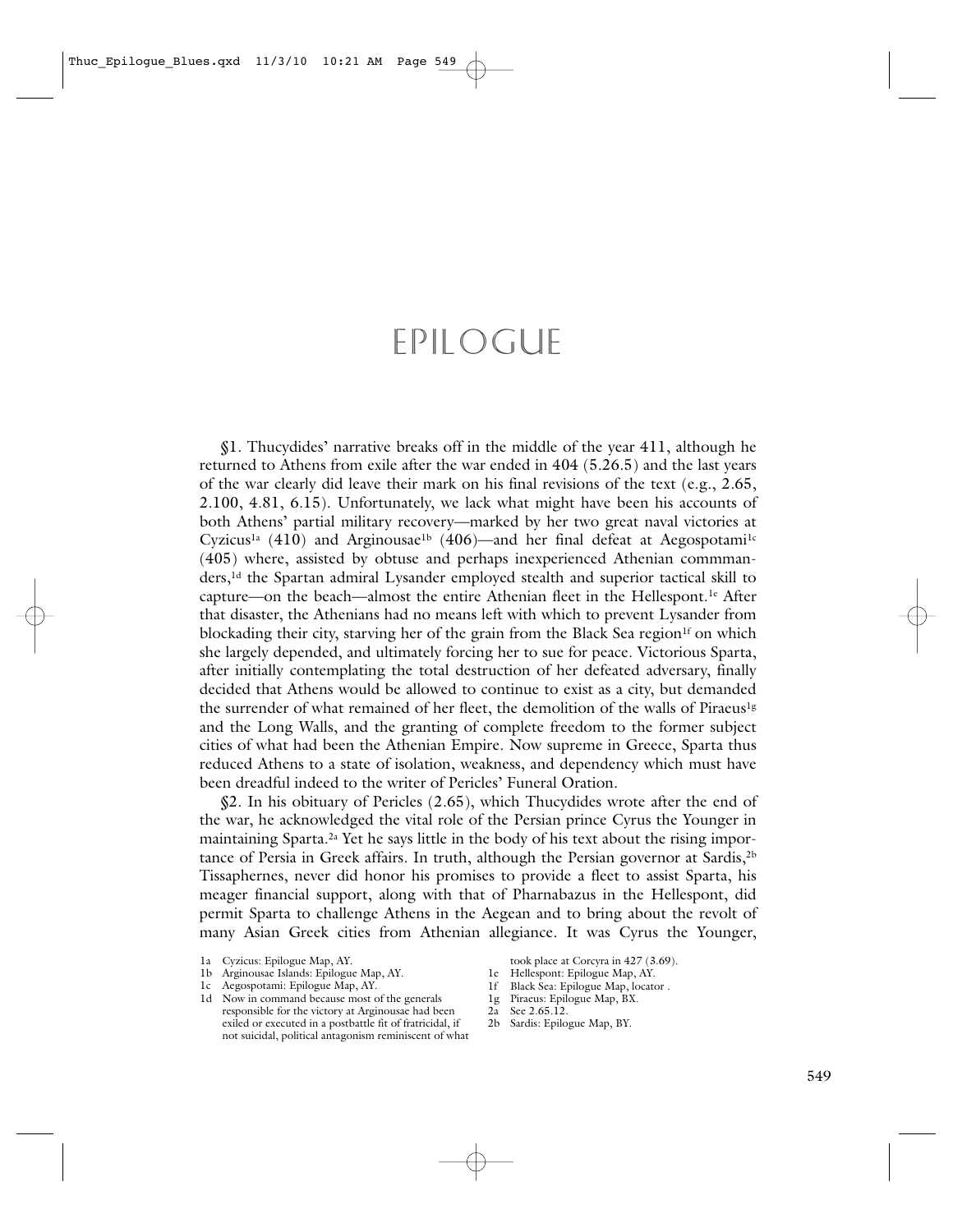| Year/<br>Season               | Attica-Euboea-Boeotia                                                                                                                                                                           | Peloponnesus<br>Megarid, Cephallenia, Zacynthus, Melos                                                                                                                                               |
|-------------------------------|-------------------------------------------------------------------------------------------------------------------------------------------------------------------------------------------------|------------------------------------------------------------------------------------------------------------------------------------------------------------------------------------------------------|
| <b>BOOK ONE</b>               |                                                                                                                                                                                                 |                                                                                                                                                                                                      |
| Introduction                  |                                                                                                                                                                                                 |                                                                                                                                                                                                      |
| The Archaeology               |                                                                                                                                                                                                 |                                                                                                                                                                                                      |
| 435                           |                                                                                                                                                                                                 | 1.24-29 Epidamnian affair. A Corinthian fleet is defeated<br>by the Corcyraeans off Leukimme.                                                                                                        |
|                               |                                                                                                                                                                                                 | 1.30 Corcyraeans raid Leucas and Cyllene. Corinth estab-<br>lishes bases at Actium and Thesprotis.                                                                                                   |
| 433                           | 1.31-45 Speeches by Corcyraeans (1.32) and Corinthians<br>(1.37).                                                                                                                               | 1.31 Corinth prepares for more war with Corcyra; sends<br>envoys to Athens to rebut the Corcyraeans.                                                                                                 |
|                               | 1.45 Athens makes a defensive alliance with Corcyra, sends<br>10 ships to the island.                                                                                                           | 1.37–43 Speech of the Corinthians at Athens.                                                                                                                                                         |
|                               |                                                                                                                                                                                                 | 1.46–55 Corinthian victory at Sybota. Corinthians take<br>Anactorium.                                                                                                                                |
|                               | 1.50–51 Athenian ships at the battle of Sybota prevent a<br>Corcyraean rout.                                                                                                                    |                                                                                                                                                                                                      |
|                               | 1.56 Suspicious of Potidaea, Athens prepares to send a<br>fleet but is delayed by Potidaean envoys.                                                                                             | 1.58 Sparta promises to support a Potidaean revolt by                                                                                                                                                |
|                               |                                                                                                                                                                                                 | invading Attica.                                                                                                                                                                                     |
| 432                           | 1.59–65 The arriving Athenians find Potidaea already in<br>revolt. They besiege the city.                                                                                                       | 1.60 Corinthian volunteers go to Potidaea.                                                                                                                                                           |
|                               |                                                                                                                                                                                                 | 1.68 Speech of the Corinthians.<br>1.73 Speech of the Athenians.<br>1.80 Speech of Archidamus for caution and delay.<br>1.86 Speech of Sthenelaides.<br>1.87 The Spartans vote for war.              |
| $479 - 31$<br>Pentecontaetia  |                                                                                                                                                                                                 |                                                                                                                                                                                                      |
| $479 - 78$<br>Pentecontaetia  | 1.89 The Persians retreat; Athens rebuilds, and sends a<br>fleet to the Hellespont.<br>1.90-92 Themistocles tricks the Spartans while Athens<br>builds walls.<br>1.93 He fortifies the Piraeus. | 1.94 Pausanias leads an expedition against Cyprus and<br>Byzantium.                                                                                                                                  |
| $478 - 77$<br>Pentecontaetia  | 1.95 The allies select Athens to lead; Sparta accepts this<br>choice.                                                                                                                           | 1.95 Pausanias returns to Sparta; the allies choose Athens<br>to lead them and Sparta accepts this choice.                                                                                           |
|                               | 1.96 Delian league formed under Athenian leadership.                                                                                                                                            |                                                                                                                                                                                                      |
| $476 - 67$<br>Pentecontaetia  | <b>1.98</b> The Delian League takes military actions against<br>Scyros, Eion, Carystus, and Naxos.                                                                                              |                                                                                                                                                                                                      |
| $467 - 65?$<br>Pentecontaetia | 1.100-101 Persians defeated. Rebellion of Thasos put<br>down. Athens' attempt to colonize Amphipolis fails.                                                                                     |                                                                                                                                                                                                      |
| 466-61<br>Pentecontaetia      | 1.101-2 Athens sends troops to help Sparta defeat a<br>Helot revolt. Sparta sends them home.                                                                                                    | 1.101-2 An earthquake prevents Sparta from aiding<br>Thasos and triggers a Helot revolt. Sparta requests,<br>receives, and then rejects Athenian help. Athens renounces<br>her alliance with Sparta. |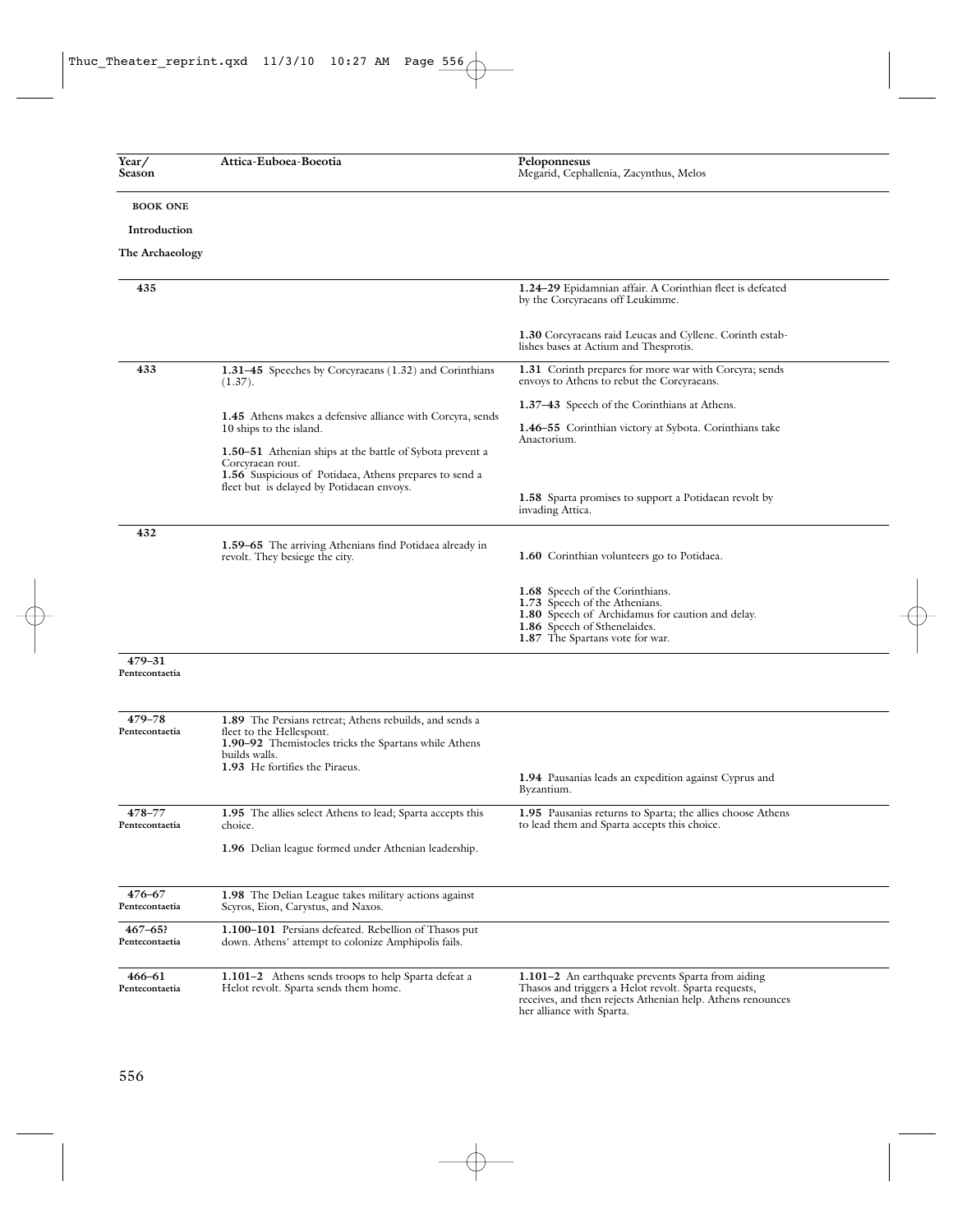### APPENDIX E The Persians in Thucydides

§1. When Cyrus the Great overthrew the kingdom of the Medes in 550 B.C. he changed what had been a Median empire into a Persian one. Since both Medes and Persians came from the same region—Iran—and Median nobles continued to be powerful within the empire of the Persians, Greeks often used the terms "Mede" or "Medes" interchangeably with "Persian" or "Persians." Those Greeks who took the Persian side in any conflicts were said to have "Medized" or to be guilty of "Medism."

§2. Cyrus and his successors vigorously expanded their empire until, under Darius I, who ruled from 521 to 486 B.C., Persian dominion reached from Thrace in southeastern Europe to parts of India, and from southern Egypt to the Caucasus.<sup>2a</sup> Contemporary Greeks referred to the Persian ruler simply as "the King," there being no doubt about which monarch was thus signified. To govern so vast an empire, the King's authority had to be delegated to governors (called *satraps*) of provinces (*satrapies*) who, in turn, exercised power through subordinate officials or local dynasts. The system worked well when provincial governors, who were usually monitored by agents of the King, were loyal to him, but when central authority was weak, or when problems occurred in the royal succession, they could be tempted to act independently or even to revolt. Satrapies were linked by imperial highways and a royal messenger post whose speed and efficiency amazed the contemporary world. Trade was facilitated by common official languages and a universal Persian gold currency. To a Greek of the fifth century, even a sophisticated one whose worldview was not entirely limited to the borders and neighbors of his *polis* (city-state), Persia seemed immense in size, in wealth, and in power. It was largely through contact with Persia that the Greeks became acquainted with the accumulated knowledge of ancient Egypt, Mesopotamia, and even India, so that it is not an accident that most of the first Greek philosophers, poets, and historians came from the cities of Asia Minor that had fallen under Lydian and later Persian rule. But to the Persians, the Greeks must have seemed a troublesome, if peripheral, set of hardly civilized peoples with strange customs and enough military prowess to be

E2a Egypt, Caucasus: Appendix E Map, locator; Thrace: Appendix E Map, AY.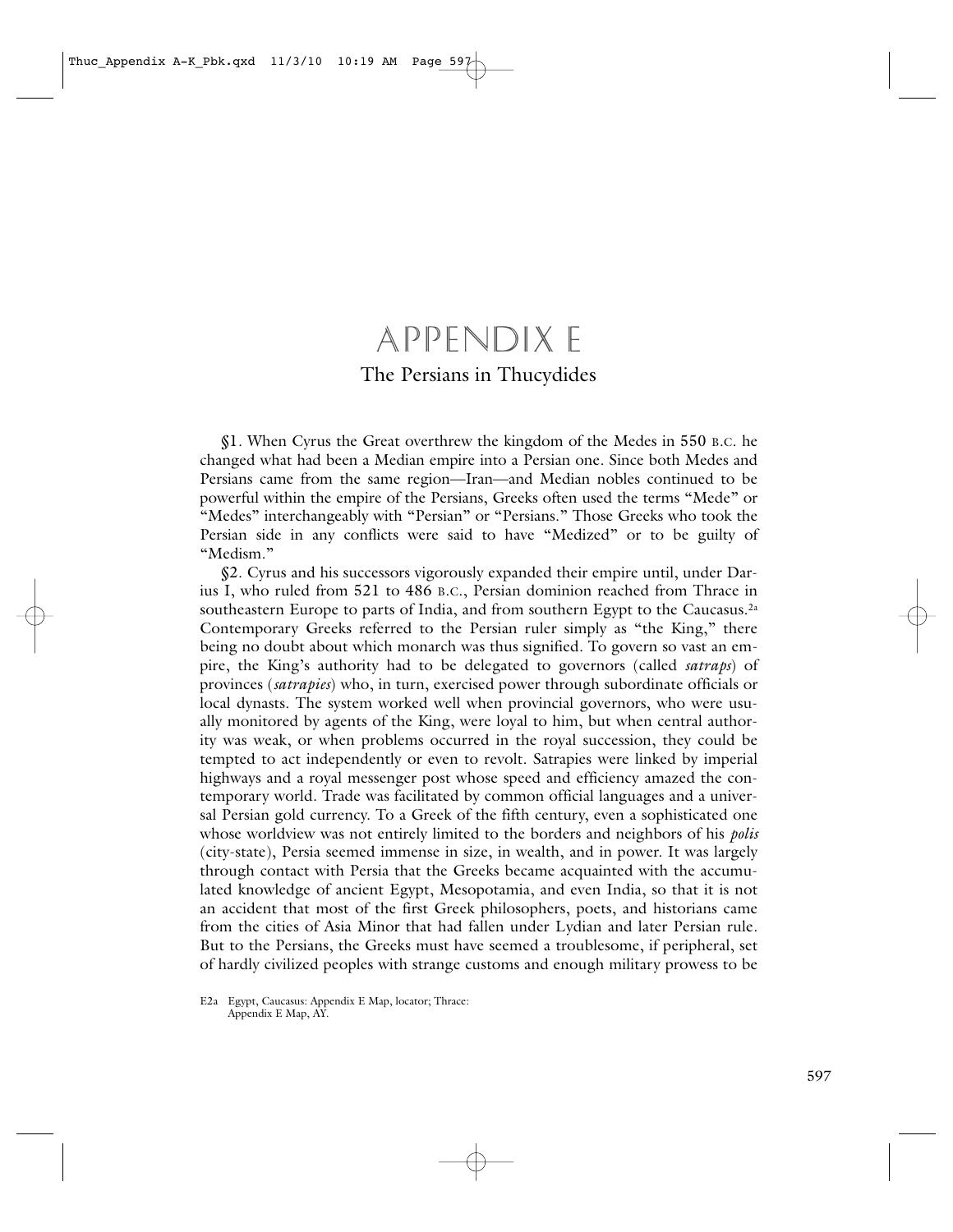# $GLOSSARY$

**Acropolis:** the top of a city, its highest point. Typically, it was the site of temples, shrines, and public buildings. Enclosed by its own set of defensive walls, it served as the ultimate place of retreat when a city's outer walls were breeched.

**Aeolians:** those Greeks who spoke the Aeolian dialect: Boeotians, Thessalians, Lesbians, and inhabitants of a small part of the adjacent coast of northern Asia Minor.

**Agora:** a Greek city's marketplace, its center for commercial, social, and political activity.

**Archon:** a magistrate at Athens, chosen by lot in the later fifth century. The nine archons were concerned with administering justice, overseeing foreign residents of Athens, adjudicating family property disputes, and carrying out a variety of other tasks. The eponymous archon gave his name to the civil year.

**Ceramicus:** the district of Athens, both inside and outside the city wall, where the potters lived and worked. It was also the site of an important and famous cemetery.

**Delphic Oracle:** a shrine to Apollo at Delphi where petitioners consulted the god as prophet. It was the most important oracular shrine in the Greek world.

**Demos:** originally, those Greeks who lived in the villages (*demes*) of the land. In Athens and other ancient Greek states the term "demos" came to mean the common people, the most numerous body of citizens of the state. They were often a political force—The People or The Many—in contrast to nobles, oligarchs, or despots. In Democratic Athens, the word also stood for the citizen body as a whole.

**Dorians:** those Greeks who spoke the Doric dialect and whose lives shared certain distinctive cultural, governmental, and religious features. They were located mainly in the southern areas of Greek settlement: Sicily, Peloponnesus, Crete, Libya, Rhodes and nearby islands.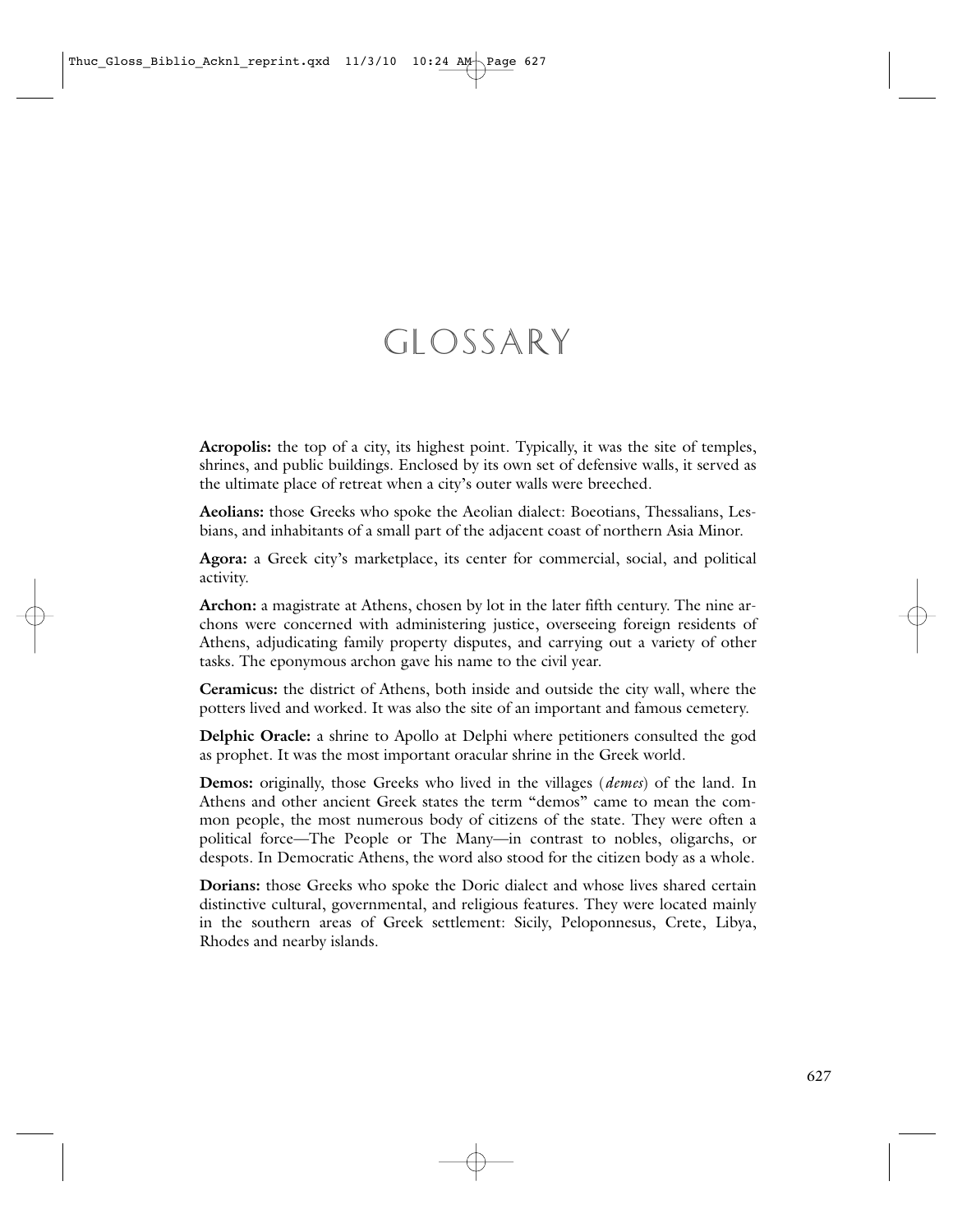# BIBLIOGRAPHY OF ANCIENT SOURCES

For the reader who would like to explore additional ancient sources—some more or less contemporary with Thucydides whose writings were influenced by events of the Peloponnesian War, others who wrote about the war or events immediately before or after it, or even some who lived and wrote much later than Thucydides (Plutarch, for example, worked in the second century A.D., five hundred years after Thucydides) but who wrote about the Peloponnesian War or some of its leading figures and used sources that were subsequently lost and are unavailable to us now—the following list of historians, philosophers, and playwrights may prove useful. All are available in English translation.

Andocides (c. 440–c. 390 B.C.): This is the very man whom Thucydides mentions but does not name in 6.60.2–4, who confessed to a role in the mutilation of the Hermae. In one of three extant speeches, *On the Mysteries,* he describes his imprisonment and the reasons for his decision to confess.

Antiphon (c. 480–411 B.C.): Several speeches and exercises survive. This is the man Thucydides describes as "not liked by the multitude because of his reputation for cleverness, and as being a man best able to help in the courts." Although a leader of The Four Hundred, he did not flee to Decelea with the other extreme oligarchs when the regime fell, and remained to be tried, found guilty, and executed.

Aristophanes (c. 450–385 B.C.): The greatest of Attic comic playwrights. Eleven of his plays survive; many speak directly of the Peloponnesian War, criticize Athenian policy, and satirize all parties, particularly contemporary Athenians.

Diodorus Siculus: He wrote a world history (c. 60–30 B.C.), some parts of which are preserved in full, others lost or only fragmentary. The work is not of high quality, but it is of interest to us for its reflection of other historical writers and sources that he used and that are now lost. His section on the Peloponnesian War is complete and found in his Books 12 and 13. While he clearly relies upon Thucydides for some events, much of his account comes from others, presumably a great deal from the historian Ephorus, whose work is lost.

Euripides (c. 485–c. 406 B.C.): One of three outstanding Attic tragic playwrights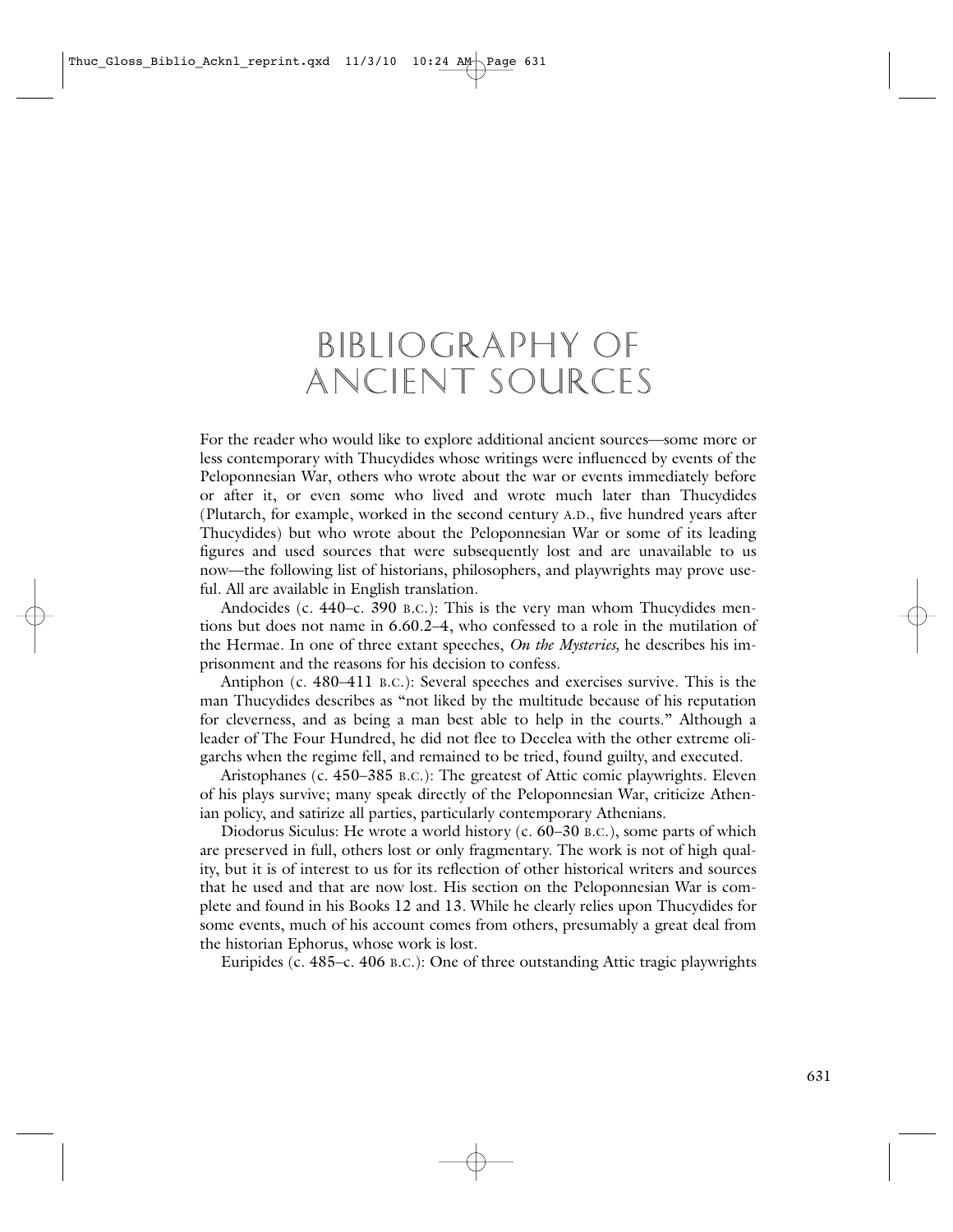# INDEX

Note that this index treats only the English translation, not the Greek text. Thus, abstractions, concepts, and images present in Thucydides' original version but absent in the translation are not cited.

**Abdera** (Thrace), 2.97.1 **Abronichus** (delegate to Sparta from Athens), 1.91.3 **Abydos** Peloponnesian fleet returns from Elaeus to, 8.103.1 Peloponnesians sail to Elaeus from, 8.107.2 revolts to Dercyllidas, 8.62.1 **Acamantis** (Athenian tribe), 4.118.11 **Acanthus** Brasidas speaks to inhabitants, 4.85–4.87 factions divided about Brasidas, 4.84.2 returned to Athens by Athenian–Spartan treaty, 5.18.5 revolts against Athens, 4.88.1 **Acarnania/Acarnanians** as ally of Athens, 2.9.4, 2.68.8, 3.102.3–4 Athenian forces march from Astacus to, 2.102.1 compels Oeniadae to join Athenians, 4.77.2 customs of, 1.5.3 expedition against Anactorium, 4.49.1 go to relief of Amphilochian Argos, 3.105.2–3 hoplites of save Naupactus, 3.102.3–4 Peloponnesian expedition to, 2.80–2.82 response to Peloponnesian march on Stratus, 2.81.1 siege of Oeniadae, 1.111.3 **accuracy of witness reports.** *See* witness reports, accuracy of **Achaea/Achaeans** (Peloponnesus) Athens gives up by treaty, 1.115.1 Dyme,  $\tilde{2}.84.3$ Erineus naval battle, 7.34.1

as group in early Hellas, 1.3.3 neutrality of, 2.9.2 Panormus, 2.86.1 Peloponnesian ships anchored off Erineus in, 7.35.1 on Zacynthus, 2.66.1 **Achaea,** Phthiotis Melitia, 4.78.1–5 **Achaean Rhium** Alcibiades attempts to hold fort near, 5.52.2 Peloponnesian army and fleet at, 2.86.4 **Acharnae,** Peloponnesians ravage,  $2.19.1, 2.20.1 - 5, 2.21.2$ **Achelous river** Athenian fleet sails along, 3.7.3 deposits of, 2.102.2–6 Peloponnesian army crosses, 3.106.1 **Acheron river** (Thesprotis), 1.46.4 **Acherusian lake** (Thesprotis), 1.46.4 **Achilles,** 1.3.3 **Acrae** (Sicily), 6.5.2 **Acraean cliff** (Sicily) fortified by Syracusans, 7.78.5 Syracusans repulse Athenians at, 7.79.1–4 **Acragas** (Agrigentum). *See* Agrigentum **acropolis** of Athens before centralization of Athens, 2.15.3–5 location of temples in, 2.15.4 pillar commemorates crimes of tyrants, 6.55.1 still known as the city, 2.15.6 in story of curse of the Goddess, 1.126.1–12 terms of Athens–Argos treaty to be inscribed at, 5.47.11

Corcyraean commons faction retires to, 3.72.3 of Inessa held by Syracusans, 3.103.1–2 **Acrothoi** (Acte peninsula), 4.109.3 **Actaean cities,** formerly belonging to Mytilene, 4.52.3 **Acte peninsula** canal across, 4.109.2 cities on, 4.109.3 **Actium,** Corinthian expedition to, 1.29.3, 1.30.3 **Admetus** (king of Molossia) protects Themistocles from Peloponnesians, 1.137.1 supplicated by Themistocles, 1.136.2–4 **Aeantides** (a Lampsacene), 6.59.3 **Aegaleus, Mount,** 2.19.1 **Aegina/Aeginetans** Athenian colonists of Aegina go to Syracuse, 7.56.2 Athenians expel population of,  $2.27.1 - 2$ Athenian siege of, 1.105.2 naval battle of, 1.105.2 navy of, 1.14.3 overrun by men of Peloponnesian fleet, 8.92.3 Peloponnesian land forces aid, 1.105.3 prisoners captured at Thyrea executed at Athens, 4.57.3–4 settle in Thyrea, Cynuria, 2.27.2, 4.56.2, 4.57.1–2 surrender to Athens, 1.108.4 urge war, 1.67.2 **Aegitium** (Aetolia) Athenian attack and Aetolian counterattack, 3.97.2–3 Athenians defeated by Aetolians, 3.97.8